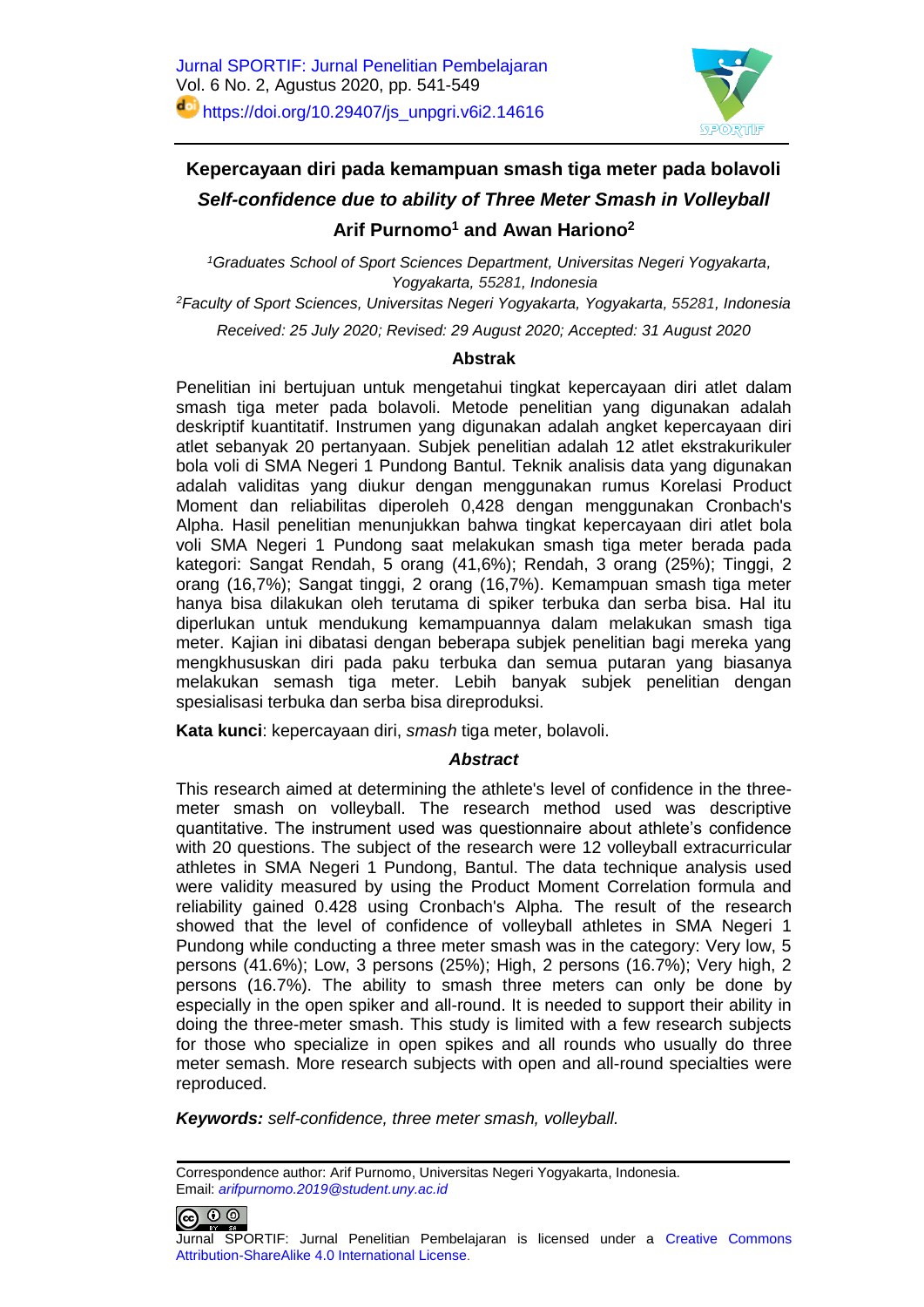# **INTRODUCTION**

Volleyball is a sport that is played by twelve people on the field, the twelve people are divided into two teams, so each team on the field has six players. Regarding teamwork, volleyball is a unique and interesting game that requires solid teamwork and consistent individual decision making. Volleyball court has a length of eighteen meters and is divided into two sides of each field having a length of nine meters for the back line to the center line (line below the net). Each team's line of attack is three meters from the center line. A player in the back row must stay behind the attack line when jumping for a smash [\(Adin-Mariana, C., & Marilena, C.,](#page-7-0)  [2014\).](#page-7-0)

In volleyball games the height for men's net is 2.43 meters and for women's net height is 2.24 meters. Antenna (Root) mounted on the net to mark the outside edge, any ball that touches the net outside the antenna or exits through the antenna when going to enter the ball into the opponent's field is considered invalid and will lose points for the team [\(Rabaz, F. C., et al.,](#page-8-0) 2014). One of the elements in volleyball is attacking technique.

In determining the attack the team must create a strategy of several obstacles that have occurred in the attacks that have been carried out and determine different ways so as to reduce the likelihood of opponents to anticipate the attacks that will be carried out [\(Oliveira, L. d., et al., 2020\).](#page-8-1) Spike is one of the more effective attack techniques [\(Rabaz, F. C., et al.,](#page-8-0) [2014\).](#page-8-0) The Spike technique is a basic technique in volleyball and one of the most important techniques for earning points. The process of spike as usuallydi- vided into three steps: 1) run-up; 2) stop-jump; and 3) stroke with swinging arm [\(Zhao, 2014\).](#page-8-2) Smash is hitting the ball hard from top to bottom and aiming at the opponent's field. Smash is the most common form of attack used in an attempt to score points [\(Heydari, Soltani, &](#page-8-3)  [Mohammadi-Nezhad, 2018\).](#page-8-3) Smash attack on volleyball is usually done by players from various positions. A smash attack can be carried out from positions 2, 3, 4 and usually the defender assists the attack from the rear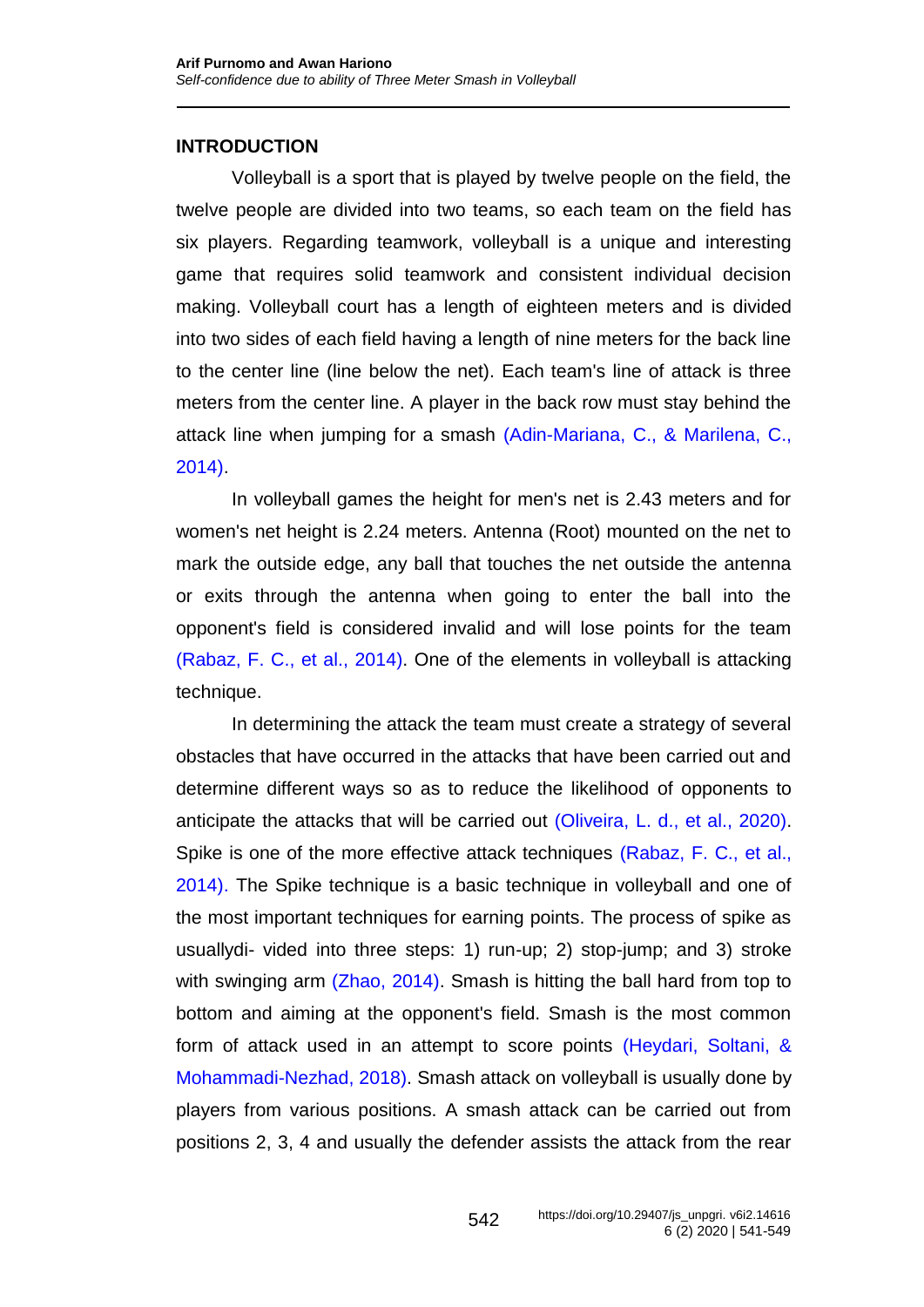position of the 3 meter line ie from positions 5, 6, and 1 to make a smash attack [\(Subramanyam, 2013\).](#page-8-4)

Usually a three meter smash attack carried out from behind the attack line is also influenced by the direction of the ball coming from the opponent's attack, if the attack from the opponent is directed to position five then it tends to be a three meter smash attack from position one and vice versa if the attack ball from the opponent is directed to the position one then a three meter smash attack will be carried out at position five [\(Budiman, 2016\).](#page-7-1) The attack from the three meter smash is an attack carried out by the attacker who is in a position behind the attack line, this attack is carried out by the way the player who is behind the three meter line jumps towards the ball fed by the setter in front of the attack line and the attacker makes a jump from behind the three meter line. This attack can be an effective way to score points because it gives setters the option to attack and is often a smash attack that is more difficult to block because it is more difficult to determine the jump to block the attack [\(Skinner,](#page-8-5)  [2013\).](#page-8-5)

The components that influence volleyball athlete performance are physical, tactic, technical, and mental. Just like with physical skills, preparation of a player's mental state also has an important role in preparing to improve the athlete's performance. If the athlete's selfconfidence increases, the athlete's appearance will also increase [\(Vuorinen,](#page-8-6) 2018). The confidence possessed by volleyball athletes especially in adolescent athletes has an important role in its success [\(Heydari, Soltani, & Mohammadi-Nezhad, 2018\).](#page-8-3) Developing self confidence is paramount significance in order for sports persons to attain self confidence and achieve optimal / peak performance (Subramanyam, [2013\).](#page-8-4) This confidence can also affect athlete's anxiety and performance when competing. If an athlete has high self-confidence then the athlete can reduce his anxiety when competing [\(Marcelino, R., et al., 2014\).](#page-8-7) The explanation is in line with the explanation from [\(Dearing,](#page-7-2) 2018) explaining that sports confidence is low, so performance in sports will also be low and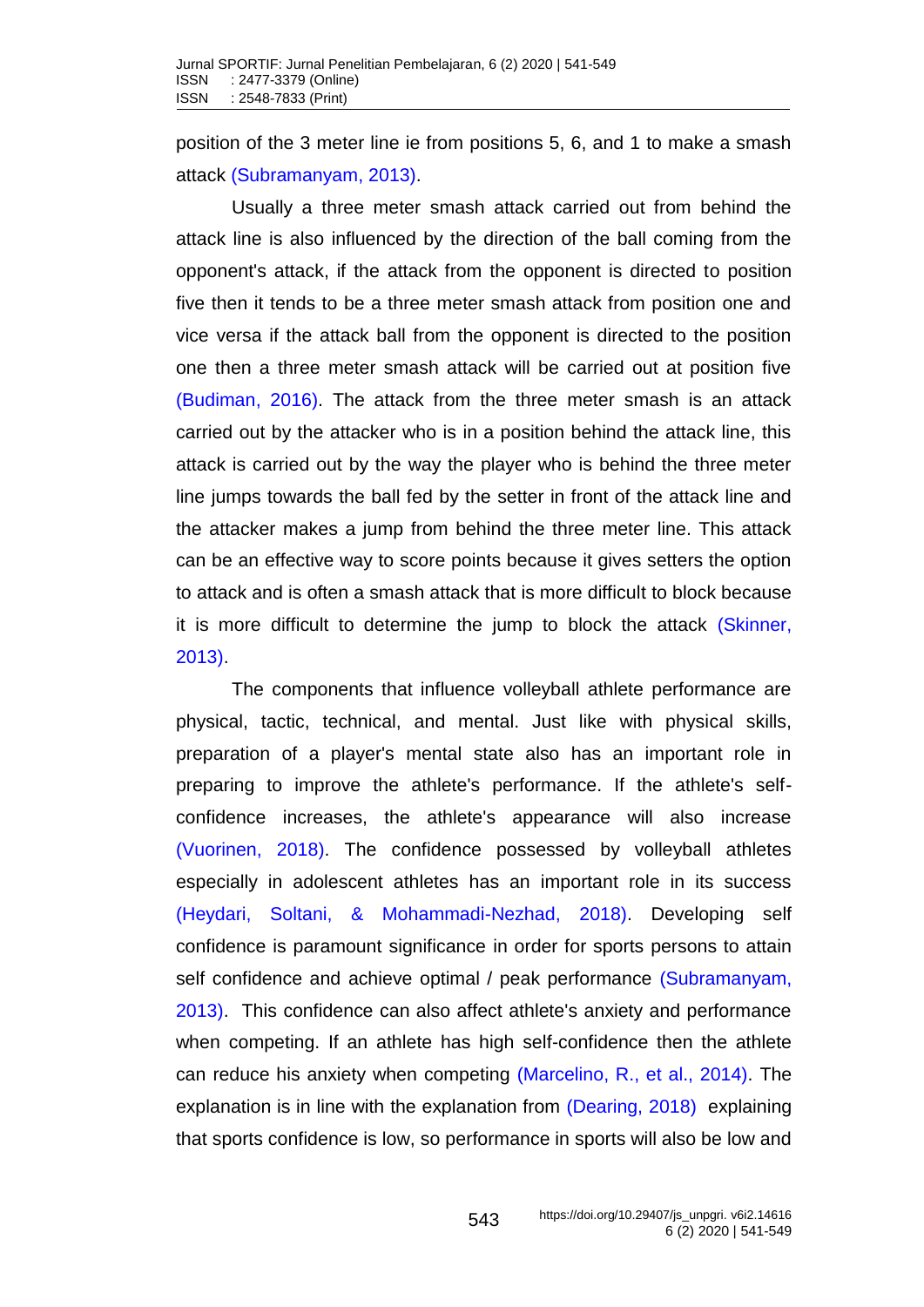most female athletes tend to have lower confidence compared to male athletes.

Younger athletes also have higher self-confidence, a factor that supports this source of confidence comes from social support. The social support that influences the athlete's performance mostly comes from teammates and coaches. [Hays \(2010\)](#page-8-8) explained that the profile of an athlete also affects the confidence possessed by an athlete such as the history of achievement of the athlete, and also the failure experienced by the athlete can also affect his confidence. High self-confidence also influences good performance, making athletes have positive thoughts, feelings, and behavior [\(Hays, 2009\).](#page-7-3) The ability of athletes to perform at a certain level of the championship is influenced by their actions (chosen sporting activities, effort done, perseverance), the mindset they have, and the emotions of the athlete. The relationship between self-confidence and appearance is very strong [\(Schmidt, 2016\).](#page-8-9)

In the research conducted  $Sin.$ , et al.,  $(2020)$  explains that:  $(1)$ There was a direct effect of arm muscle power on the ability of Smash; (2) There was a direct trust effect on Smash ability; (3) There is an indirect effect of arm muscle power on the ability of Smash through self confidence. Described by [Hoovanna \(2018\)](#page-8-11) that confidence owned by Spikes, Setters and Allrounde has a very significant difference in selfconfidence. Factor of anxiety, self confidence, and motivation has contributed to the performance both alone and together [\(Diyanto., et al.,](#page-7-4)  [2018\).](#page-7-4) The novelty in this research is focused on the belief in the three meter smash technique or the smash technique behind the three meter line.

The strong thing to base the research on self confidence in conducting a three meter smash is that a three meter smash is considered very effective in getting points, because opponents will have difficulty in making blocks because the distance of the smash is far from the net and the block points are difficult to anticipate. There are no studies on the effect of self-confidence in relation to the three-meter smash.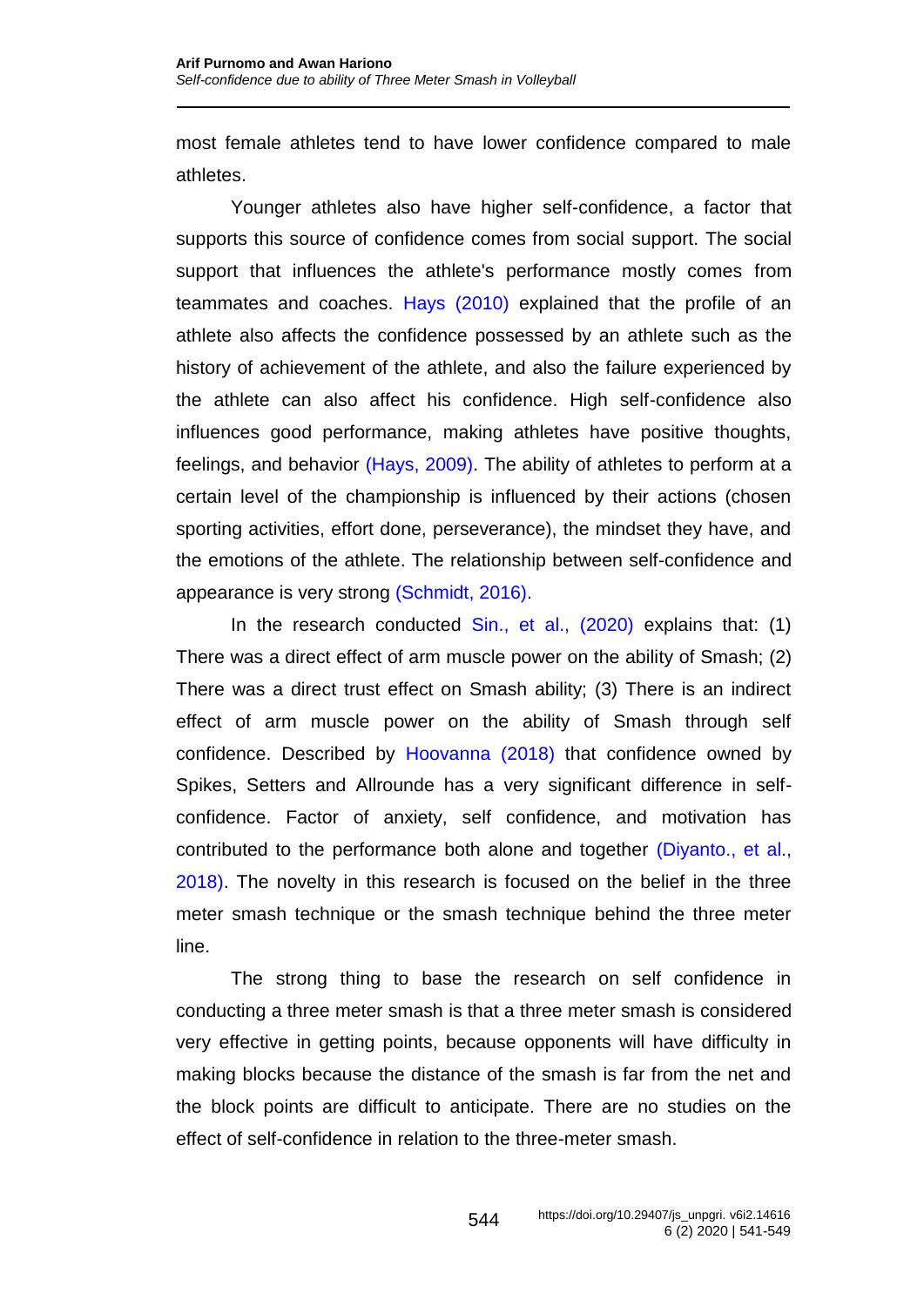## **METHOD**

This research uses quantitative descriptive methods. The instrument in this study was a questionnaire about the athlete's confidence with the number of statements of 20 items with factors that influence in making a smash and errors that often arise in making a three-meter smash. The sampling technique uses a random sampling technique. The subjects of this study were 12 volleyball extracurricular athletes at SMA Negeri 1 Pundong, Bantul. The data analysis technique in this study uses the quantitative correlation method with a confidence questionnaire of 3 meters smash. The data collection process was carried out by distributing a confidence questionnaire to 12 volleyball athletes SMA N 1 Pundong. The data technique analysis used were validity measured by using the Product Moment Correlation formula and reliability gained 0.428 using Cronbach's Alpha with a percentage technique by using SPSS. The following instrument lattices are used in this study:

| Variabel        | <b>Factors</b>    | <b>Indicators</b>                              |
|-----------------|-------------------|------------------------------------------------|
| Self-confidence | Steps to smash    | 1) Players jump to a $45^{\circ}$ angle when   |
|                 |                   | approaching the 3 meter line.                  |
|                 |                   | 2) Take the second step longer after the       |
|                 |                   | initial step.                                  |
|                 |                   | 3) Quickly move your hands over your           |
|                 |                   | head when jumping.                             |
|                 |                   | 4) Bend the elbows after the arms are          |
|                 |                   | over the head.                                 |
|                 |                   | 5) Bring the hand up to take a punch at        |
|                 |                   | the highest point.                             |
|                 |                   | 6) Hit the back of the ball with your palm     |
|                 |                   | when your arms are fully extended.             |
|                 |                   | 7) Hit the ball using foles or wrists to       |
|                 |                   | create a top spin.                             |
|                 |                   | 8) The landing uses two legs<br>and            |
|                 |                   | absorbs.                                       |
|                 | problem<br>A.     | that 1) Don't make high jumps.                 |
|                 | often occurs when | 2) Don't hit the ball over the net.            |
|                 | smashing          | 3) Cannot aim the ball when making a<br>smash. |

**Table 1.** Self-confidence Questionnaire Instruments

## **RESULT**

Based on the results of research, about the volleyball athlete's confidence using the athlete's confidence questionnaire on the ability to smash three meters in volleyball, the following data are obtained: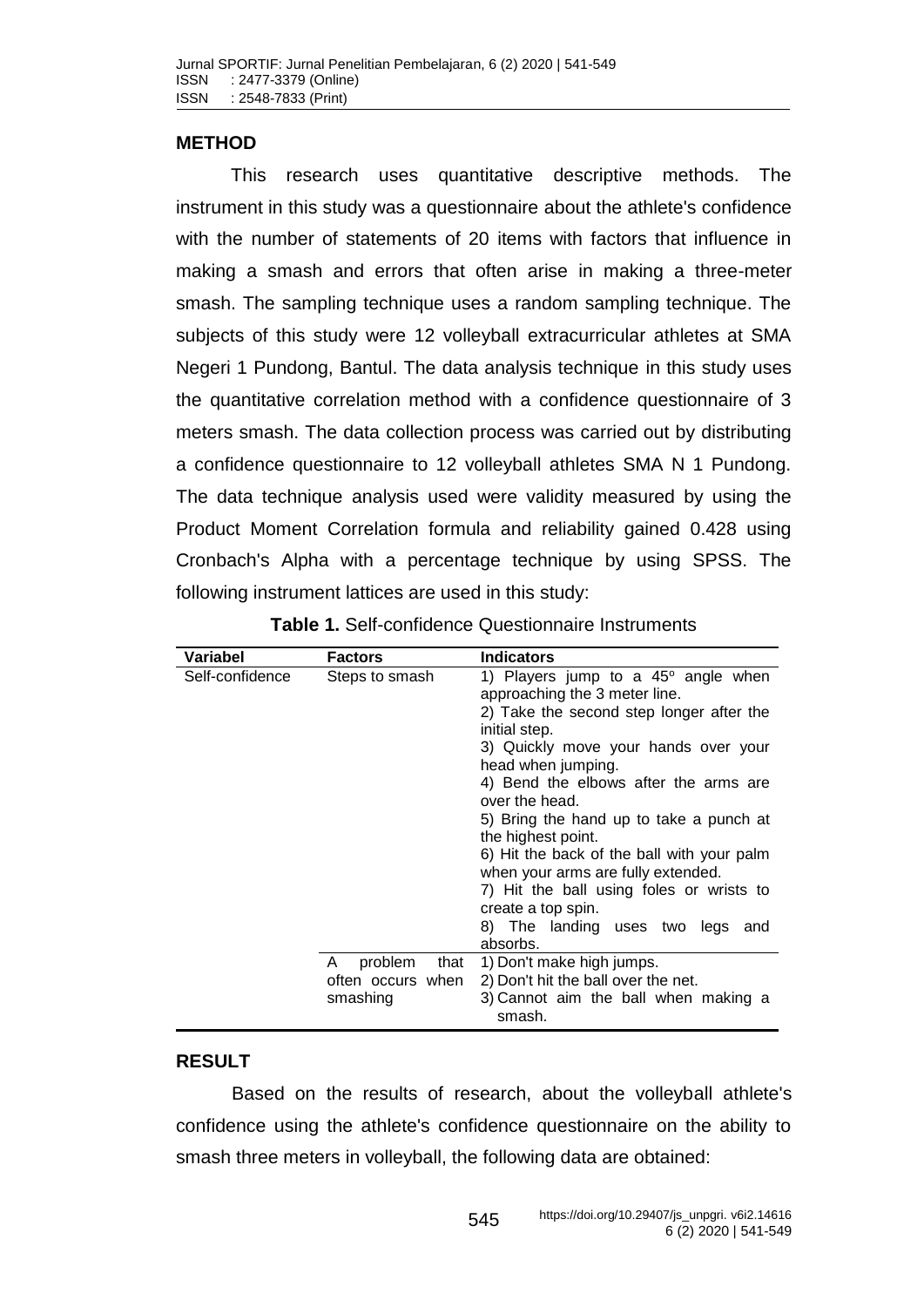| No    | <b>Intervals</b> | Category  | <b>Person</b> | %     |
|-------|------------------|-----------|---------------|-------|
| 1.    | $\ge 67.5$       | Very High | 2             | 16.67 |
| 2.    | $65.5 - 67$      | High      | 2             | 16.67 |
| 3.    | $63.5 - 65$      | Fair      | 0             | 0     |
| 4.    | $61.5 - 63$      | Low       | 3             | 25    |
| 5.    | $\leq 61$        | Very Low  | 5             | 41.66 |
| Total |                  |           | 12            | 100   |

**Table 2.** Athlete's Self-confidence in Three-Meter Smash Abilities



**Figure 1.** Volleyball Athlete Confidence at SMA Negeri 1 Pundong in Conducting a Three-Meter Smash

### **DISCUSSION**

Based on the results of the study obtained data about the confidence of athletes in doing a 3 meters smash. The higher the athlete's confidence level, the higher the success in doing the 3 meters smash. Athletes with low levels of self-confidence will affect the success of the 3 meters smash. Besides self-confidence, there is also a specialization factor in the position of volleyball players. Athletes with specialized positions as open smash players, and all rounds will increasingly have more confidence because they are accustomed to the 3 meters smash type.

The ability to smash three meters is closely related to the ability of the smash technique which is adequate, psychic abilities, namely the confidence of an athlete, and also the specialization of the position of players in a team. Self-confidence is an important factor for athletes. Confidence will affect the outcome of the match [\(Rabaz, F. C., et al.,](#page-8-0)  [2014\).](#page-8-0) The success of doing a smash depends on two main components,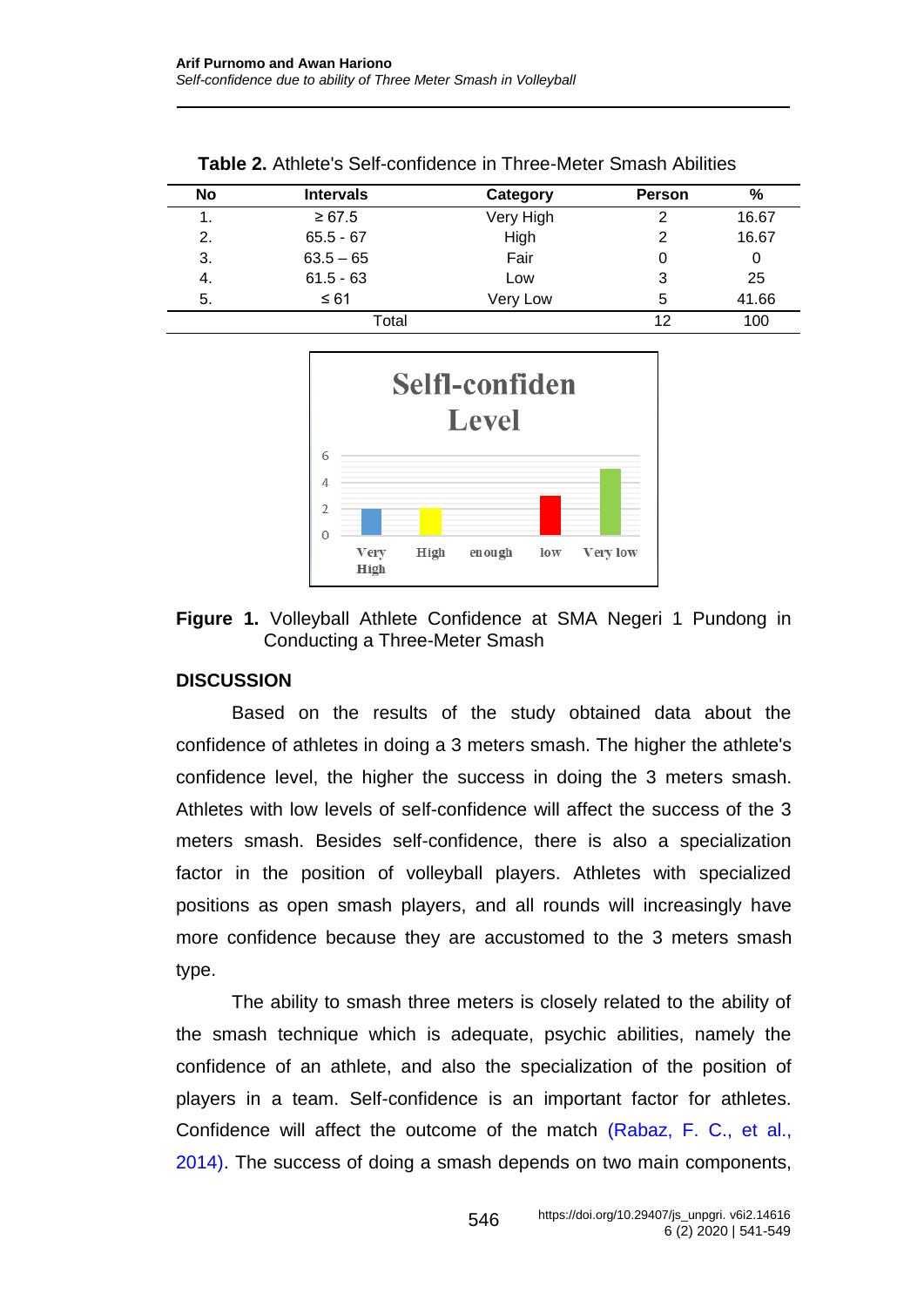namely: the smash step, and the mistakes that often occur in doing a smash. The smash step consists of eight steps, including: 1) Players jump to a  $45^\circ$  angle when approaching the 3 meter line; 2) Take the second step longer after the initial step; 3) Quickly move your hands over your head when jumping; 4) Bend the elbows after the arms are over the head; 5) Bring the hand up to take a punch at the highest point; 6) Hit the back of the ball with your palm when your arms are fully extended; 7) Hit the ball using wrist or wrists to create a top spin; 8) The landing uses two legs and absorbs. Mistakes that are often made by athletes when doing a smash, include: 1) Don't make high jumps; 2) Don't hit the ball over the net; 3) Cannot aim the ball when making a smash.

In doing a spike on volleyball it is necessary to pay attention to the right position to do spike, watch the flight of the ball and get under it early. f the spike is done in a hurry to position themselves when the ball arrives it will result in a bad jump and less hard spike [\(Crisfield, & Monteleone,](#page-7-5) [2010\).](#page-7-5) To make a move, a jump in bias involves moving the high jump over the net and releasing the ball towards the opposing team's field. Most kids learn how to execute a standing spike from 15 feet (4.58 m) behind the net. In doing this they try to hit the bottom third of the ball with the palm of their hand [\(Ackeman, 2014\).](#page-7-6)

Specialization of the position of players in the team also affects, because the team has determined the positions that carry out a three meter attack (back row attack) is usually an all-round or open spiker, from the results of the study four people who have high confidence are players with specialized open spike and all round, as well as those with low selfesteem, the player with the quicker position or the fast ball specialty The ability of the three-meter smash technique is trained according to the actual conditions while playing [\(Zhao, 2014\).](#page-8-2)

### **CONCLUSION**

The conclusion in this study that the components that affect volleyball athlete performance are physical, tactic, and technique. But the main determinant of athlete performance in certain championships is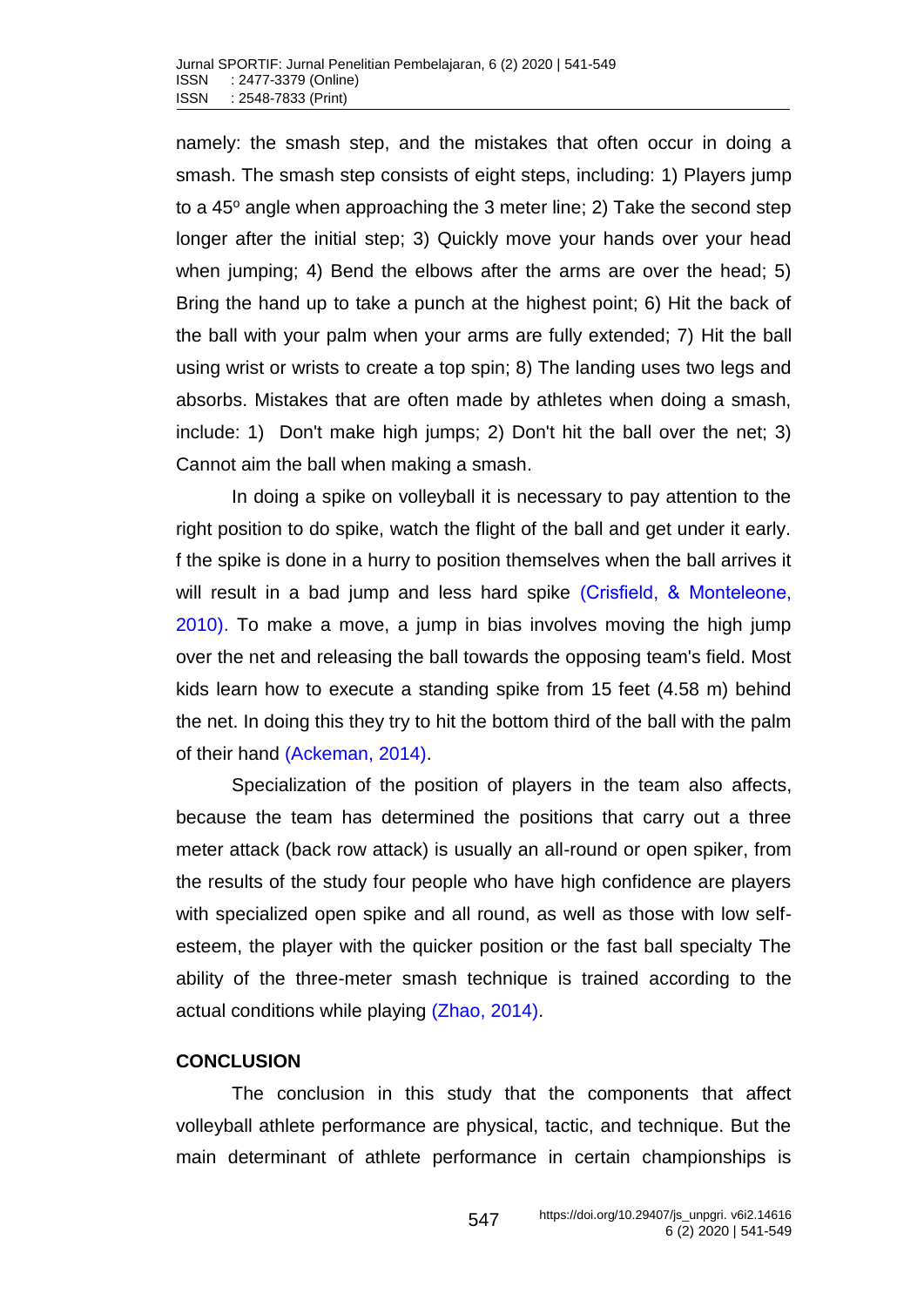mental factors, especially the level of confidence of an athlete supported by technical, technical, physical abilities that are always trained by the athlete. Athletes who have high levels of self-confidence tend to have low levels of anxiety when competing and athletes who have low levels of selfconfidence tend to have high levels of competitive anxiety.

One of the factors that support the confidence derived from social support. The social support that influences the athlete's performance mostly comes from teammates and coaches. The gender factor also influences one's level of self-confidence, most women tend to have lower levels of self-confidence compared to men and the age factor also influences the level of self-confidence of the athlete.

# **ACKNOWLEDGEMENTS**

Our gratitude goes especially to the coaches and volleyball athletes of SMA Negeri 1 Pundong Bantul for their willingness to become research subjects.

# **REFERENCES**

- <span id="page-7-6"></span>Ackeman, J. (2014). *Gilrs Volley Ball.* America: ABDO Publishing Company.
- <span id="page-7-0"></span>Adin-Mariana, C., & Marilena, C. (2014). Preferential and performancerelated lateralization in volleyball as far as attack hit execution is concerned. *Social and Behavioral Sciences* , 58-62. <https://doi.org/10.1016/j.sbspro.2014.03.212>
- <span id="page-7-1"></span>Budiman, I. A. (2016). Development Model of Volleyball Spike Training. *International Journal of Physical EducationSports and Health*, 466- 471.
- <span id="page-7-5"></span>Crisfield, D. W., & J.Monteleone, J. ( 2010). *WINNING VOLLEYBALL FOR GIRLS.* Amerika Serikat: Bang Printing.
- <span id="page-7-2"></span>Dearing, J. (2018). *Volleyball Fundamentals.* Amerika Serikat: Human Kinetics.
- <span id="page-7-4"></span>Diyanto, K., Kusuma, D. & Rustiadi, T. (2018). Correlation Anxiety, Self confidence and Motivation Toward Atlet's Performance of Tunas Volleyball Club Pekalongan. *Journal of Physical Education and Sports,* 7-12
- <span id="page-7-3"></span>Hays, K. (2010). The Development of Confidence Profiling for Sport. *Human Kinetics*, 373-392.